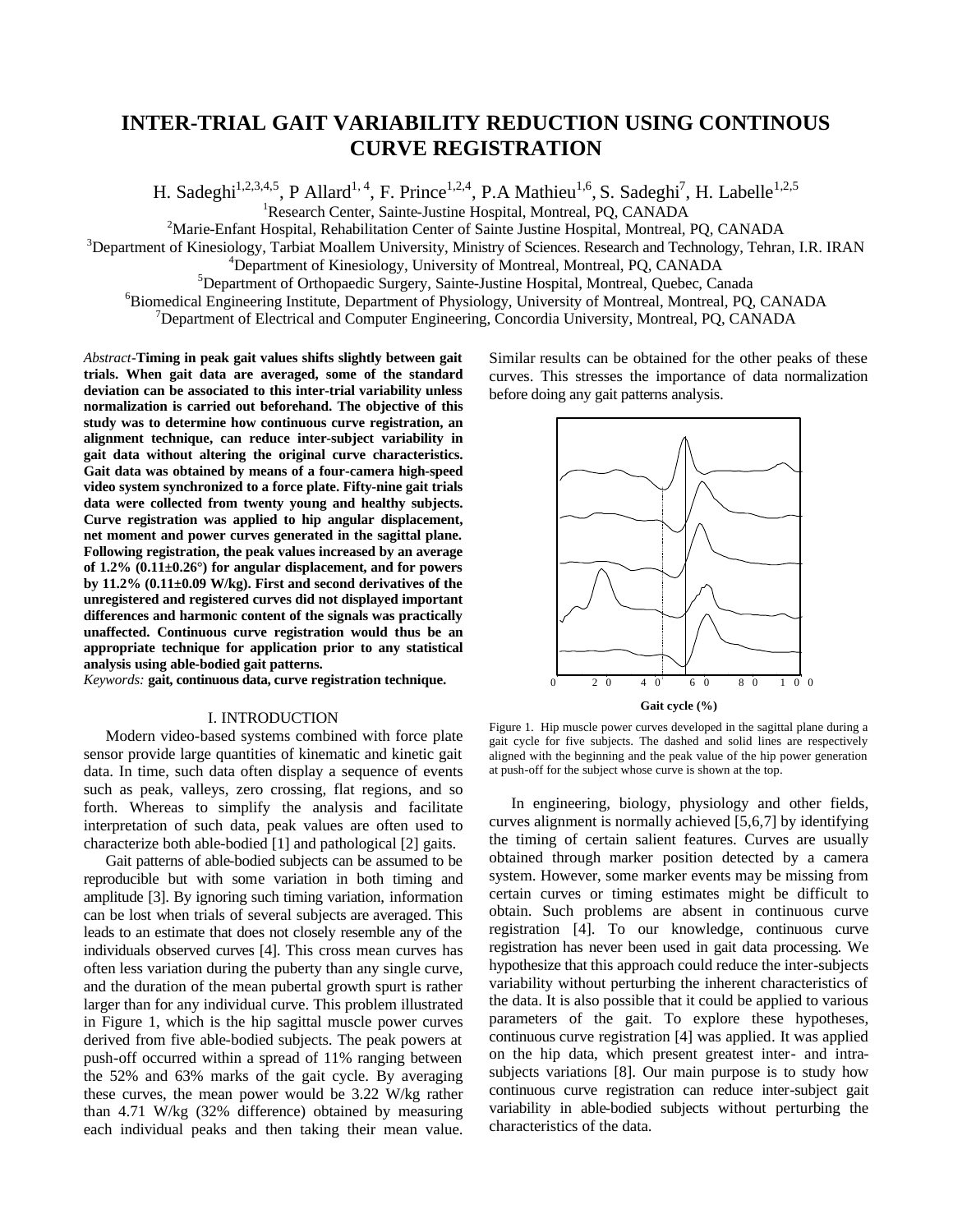| <b>Report Documentation Page</b>                                                                                                                                                                                                                  |                                                              |                                                    |  |  |  |  |
|---------------------------------------------------------------------------------------------------------------------------------------------------------------------------------------------------------------------------------------------------|--------------------------------------------------------------|----------------------------------------------------|--|--|--|--|
| <b>Report Date</b><br>25OCT2001                                                                                                                                                                                                                   | <b>Report Type</b><br>N/A                                    | Dates Covered (from to)                            |  |  |  |  |
| <b>Title and Subtitle</b>                                                                                                                                                                                                                         |                                                              | <b>Contract Number</b>                             |  |  |  |  |
| Registration                                                                                                                                                                                                                                      | Inter-Trial Gait Variability Reduction Using Continous Curve | <b>Grant Number</b>                                |  |  |  |  |
|                                                                                                                                                                                                                                                   |                                                              | <b>Program Element Number</b>                      |  |  |  |  |
| Author(s)                                                                                                                                                                                                                                         |                                                              | <b>Project Number</b>                              |  |  |  |  |
|                                                                                                                                                                                                                                                   |                                                              | <b>Task Number</b>                                 |  |  |  |  |
|                                                                                                                                                                                                                                                   |                                                              | <b>Work Unit Number</b>                            |  |  |  |  |
| Performing Organization Name(s) and Address(es)<br>Research Center, Sainte-Justine Hospital, Montreal, PQ,<br><b>CANADA</b>                                                                                                                       |                                                              | <b>Performing Organization Report Number</b>       |  |  |  |  |
|                                                                                                                                                                                                                                                   | <b>Sponsoring/Monitoring Agency Name(s) and Address(es)</b>  | <b>Sponsor/Monitor's Acronym(s)</b>                |  |  |  |  |
| US Army Research, Development & Standardization Group<br>(UK) PSC 802 Box 15 FPO AE 09499-1500                                                                                                                                                    |                                                              | <b>Sponsor/Monitor's Report Number(s)</b>          |  |  |  |  |
| <b>Distribution/Availability Statement</b><br>Approved for public release, distribution unlimited                                                                                                                                                 |                                                              |                                                    |  |  |  |  |
| <b>Supplementary Notes</b><br>Papers from the 23rd Annual International Conference of the IEEE Engineering in Medicine and Biology Society,<br>October 25-28, 2001, held in Istanbul, Turkey. See also ADM001351 for entire conference on cd-rom. |                                                              |                                                    |  |  |  |  |
| <b>Abstract</b>                                                                                                                                                                                                                                   |                                                              |                                                    |  |  |  |  |
| <b>Subject Terms</b>                                                                                                                                                                                                                              |                                                              |                                                    |  |  |  |  |
| <b>Report Classification</b><br>unclassified                                                                                                                                                                                                      |                                                              | <b>Classification of this page</b><br>unclassified |  |  |  |  |
| <b>Classification of Abstract</b><br>unclassified                                                                                                                                                                                                 |                                                              | <b>Limitation of Abstract</b><br>UU                |  |  |  |  |
| <b>Number of Pages</b><br>4                                                                                                                                                                                                                       |                                                              |                                                    |  |  |  |  |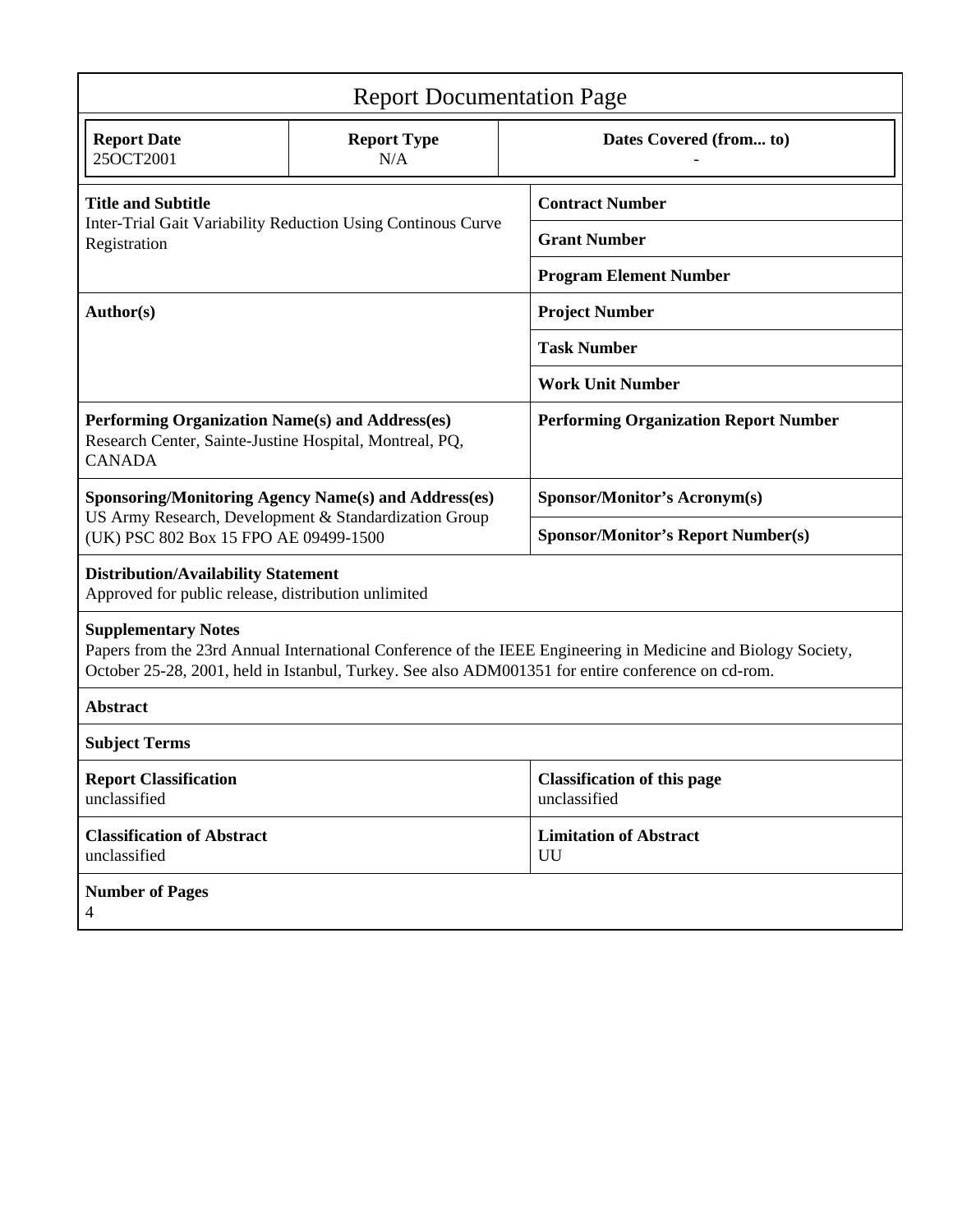### II. METHODOLOGY

Twenty young healthy adult men participated in this study (age: 25.3±4.1 years, height: 1.77±0.06 m, mass: 80.6±13.8 kg), in which each providing three gait trials.

The procedure of data assessment [9] can be resumed as follows: a rigid body three-segment model, video (90 Hz) and force plate (360 Hz) data were applied to calculate hip angular displacement, muscle moment and power data developed at the hip in the plane of progression. The moment and power values were normalized with respect to body mass. Data were labeled. For example, H3P corresponds to the third hip power burst. The mean stance phase of the right limb of the 20 able-bodied subjects was 60.68% GC.

The continuous registration technique [4] was applied separately on each of the continuous hip sagittal angular displacement, muscle moments and power curves and consisted of two steps. First we estimated a mean function *(s)* by the sample average *c(s).* We then registered each curve  $x_i(s)$  to the target function which was this unregistered cross-sectional mean *c(s)*. The measure of curve alignment for  $x_i(s)$  to  $c(s)$  was the smallest eigenvalue of the two by two matrix containing squared norms of  $c(s)$  and  $c(s)$  in its diagonals and inner products of these two functions in the off-diagonals. This first registration step produced both a shift estimate  $\mathbf{d}_l$  and nonlinear transformation of time *s* that aligned the curves. Since one of the goals of registration is to produce a better estimate of exactly this mean function *c(s,)*, therefore must proceed iteratively. Beginning with unregistered cross-sectional estimated mean, this estimate is updated in the second step by re-estimating it from the registered curves  $x_i^*(s)$ , and a new iteration is then undertaken using this revised target mean. It has found that the process usually converges very quickly, and practically it has been determined that with reasonable initial estimates, as single iteration is often sufficient [10].

To verify to what extent curve registration modified the peak muscle powers, differences between the unregistered and registered corresponding peaks were determined. The effects of registration on the curve structural characteristics were also evaluated. The root mean square (RMS) difference was calculated to quantify the changes in the shape of the curves. To determine the presence of discontinuities in the unregistered and registered curves, their first and second derivatives were obtained by the central difference technique. A power spectrum analysis was performed to test if the registration technique modified the harmonic content of the muscle power curves. Differences obtained using student t-test at p<0.05.

# III. RESULTS

Angular displacement, muscle moment and power curves developed at the hip are presented in Figure 2. Mean value of peaks from individual measurements on each curve and from their average curve obtained before and after registration (Table 1). Differences between the individual and the mean values of 5 peaks were significantly reduced after curve registration and 6 of the registered peaks were larger than

unregistered average peaks. Following registration, mean peak values for the angular displacement and powers increased respectively by 1.2% and 11.2%, while it decreased for moments by 0.8%. Though the mean changes was small, substantial increases were noted for hip a) H1P; 14.2%, b) H2P; 12.2%, c) H3P; 9.3%).

Table 1: Mean and standard deviation (SD) of peak angular displacement (degrees), muscle moments (Nm/kg) and powers (W/kg) obtained from individual curves (ind.) and from their average curve (ave). Differences are expressed in % for unregistered and registered data.

|                         | Unregistered   |          |          | Registered | Un/Re    |          |         |
|-------------------------|----------------|----------|----------|------------|----------|----------|---------|
|                         | Peak           | Ind.     | Ave.     |            | Ave.     |          |         |
|                         |                | Mean     | Mean     | Diff.      | Mean     | Diff.    | Diff.   |
|                         |                | (SD)     | (SD)     | %          | (SD)     | %        | %       |
|                         | H1             | 31.67    | 30.57    | $-3.6*$    | 31.23    | $-1.4$   | 2.1     |
|                         |                | (9.34)   | (8.93)   |            | (7.14)   |          |         |
| disnlacement<br>Angular | H2             | $-28.36$ | $-27.51$ | $-3.1*$    | $-28.19$ | $-0.6*$  | $2.4*$  |
|                         |                | (17.74)  | (17.92)  |            | (17.59)  |          |         |
|                         | H <sub>3</sub> | 36.62    | 35.94    | $-1.9*$    | 35.71    | $-2.6*$  | $-0.6$  |
|                         |                | (10.51)  | (10.33)  |            | (10.41)  |          |         |
|                         | H1             | $-0.96$  | $-0.63$  | $34.4*$    | $-0.62$  | $-36.0*$ | $-2.4$  |
|                         |                | (0.31)   | (0.34)   |            | (0.33)   |          |         |
| nomen<br>Muscle         | H2             | 0.69     | 0.53     | $-29.2*$   | 0.54     | $-28.0*$ | 1.0     |
|                         |                | (0.27)   | (0.35)   |            | (0.25)   |          |         |
|                         | H1             | 0.92     | 0.72     | $-28.3*$   | 0.84     | $-10.1$  | $14.2*$ |
|                         |                | (0.86)   | (0.82)   |            | (0.79)   |          |         |
|                         | H <sub>2</sub> | $-0.56$  | $-0.77$  | $27.4*$    | $-0.88$  | $36.2*$  | $12.2*$ |
|                         |                | (0.85)   | (0.86)   |            | (0.78)   |          |         |
| Muscle power            | H <sub>3</sub> | 1.81     | 1.62     | $-11.6*$   | 1.79     | $-1.3$   | $9.3*$  |
|                         |                | (0.99)   | (0.93)   |            | (0.98)   |          |         |

Statistically significant differences ( $p$ <0.05) are indicated by  $*$ .

A mean curve was obtained from the individual signals and RMS differences between each individual curve and the mean curve were calculated. Mean and SD of these 60 values are presented in Table 2 for the unregistered and registered data. The RMS values of the registered angular displacement and muscle power curves were smaller than for the unregistered ones. Curve registration decreased the mean RMS values of the data by 56%, 0% and 20% with the greatest reduction for the hip angular displacement.

First and  $2<sup>nd</sup>$  derivatives of the data were used to observe changes that the registration process could have induced. The amplitude of the derivatives increased with registration (Figure 3). RMS values of these changes are presented in Table 2: RMS values of the 1<sup>st</sup> derivative were smaller for muscle moment and larger for angular displacement. For the 2<sup>nd</sup> derivative, the minimum and maximum values were again found for the moment data and angular displacement.

With a gait cycle normalized to 100%, means and medians of the spectra were expressed in number of harmonics. As shown in Table 3 for both unregistered and registered data, mean number of harmonics is lower for angular displacement and higher for muscle power with corresponding lower or higher SD. Statistical difference between the two conditions was only found for the muscle moment; following the registration process. For angular displacement a non-significant decrease was observed while for the muscle power a small increase is present.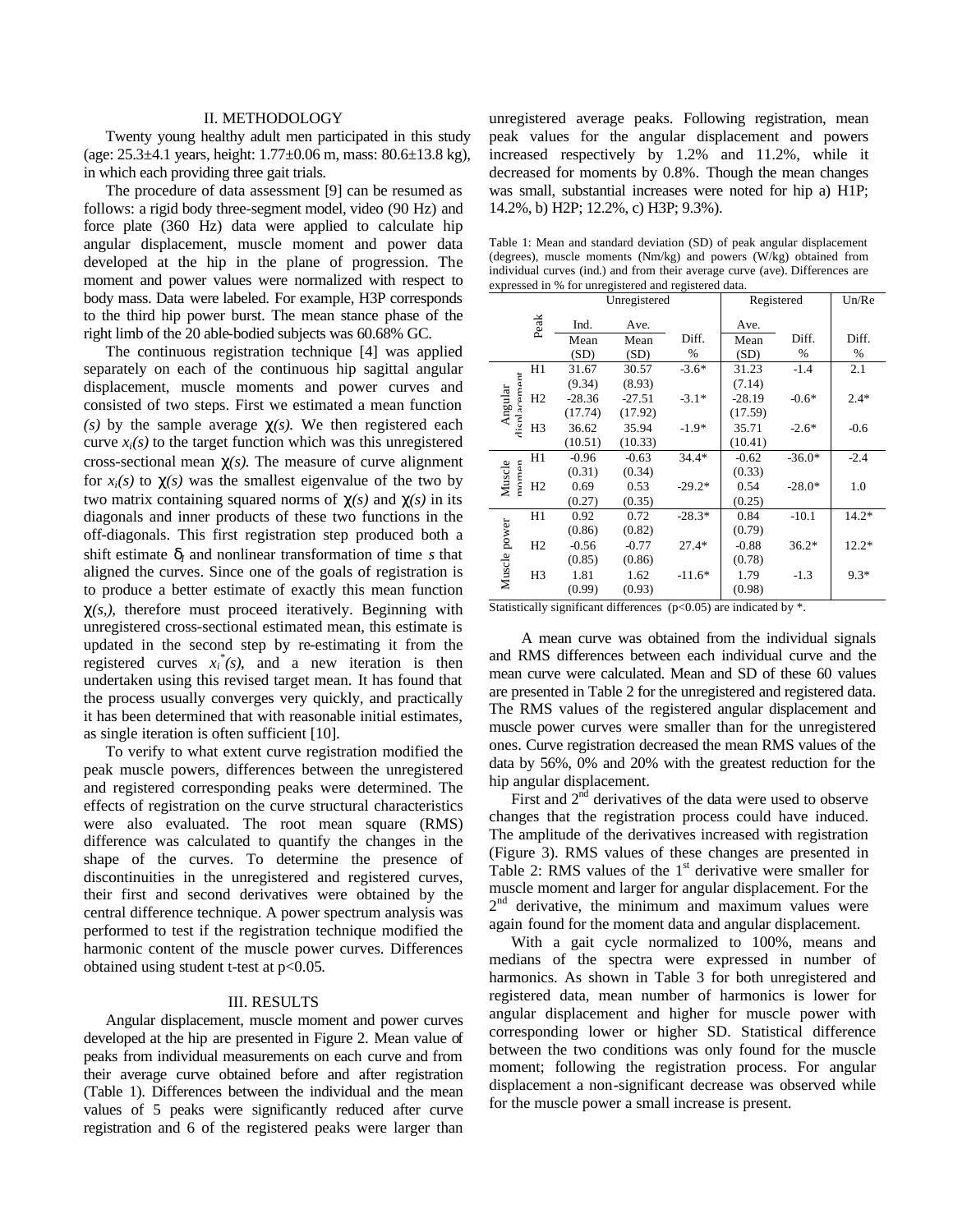Table 2:RMS values between the mean curves and their corresponding unregistered and registered individual curves for sixty trials developed at the hip in the sagittal plane during gait of young able-bodied subjects. Differences for the  $1<sup>st</sup>$  and  $2<sup>nd</sup>$  derivatives for the unregistered and registered data are also presented.

| <b>RMS</b>   |              |            |         |                  |            |                   |              |            |         |
|--------------|--------------|------------|---------|------------------|------------|-------------------|--------------|------------|---------|
| Parameter    | Unregistered | Registered |         | First derivative |            | Second derivative |              |            |         |
|              |              |            | Diff    | (W/kg/step)      |            | $(W/kg/step^2)$   |              |            |         |
|              | Mean         | Mean       | (% )    | Unregistered     | Registered | Diff.             | Unregistered | Registered | Diff.   |
|              | (SD)         | (SD)       |         |                  |            | (% )              |              |            | $(\% )$ |
| Angular      | 1.23         | 0.79       | $56.0*$ | 158.41           | 162.26     | 2.4               | 1619.08      | 1781.17    | 10.0    |
| displacement | (0.69)       | (0.45)     |         |                  |            |                   |              |            |         |
| Muscle       | 0.02         | 0.02       | 0.0     | 3.30             | 2.57       | 22.3              | 137.07       | 34.02      | $75.2*$ |
| moment       | (0.01)       | (0.01)     |         |                  |            |                   |              |            |         |
| Muscle power | 0.06         | 0.05       | 20.0    | 8.87             | 9.71       | 9.5               | 178.45       | 200.94     | 12.6    |
|              | (0.03)       | (0.03)     |         |                  |            |                   |              |            |         |

Statistically significant differences ( $p$ <0.05) are indicated by  $*$ .

Table 3: Mean and median frequency (with SD) of the power spectrum (expressed in number of harmonics) for the unregistered and registered hip data obtained from all trials of each of the 20 subjects.

| Parameter     | Unregistered   |                | Registered     |            |  |
|---------------|----------------|----------------|----------------|------------|--|
|               | Mean           | Median         | Mean           | Median     |  |
|               | (SD)           | (SD)           | (SD)           | (SD)       |  |
| Angular       | 1.08           | 1.54           | 1.06           | 1.52(0.15) |  |
| displacement  | (0.14)         | (0.13)         | (0.16)         |            |  |
| Muscle moment | 1.32           | 1.50           | 1.00           | 1.38       |  |
|               | $(0.29)^*$     | $(0.19)^*$     | $(0.19)^*$     | $(0.16)^*$ |  |
| Muscle power  | 2.54<br>(0.38) | 2.91<br>(0.48) | 2.55<br>(0.38) | 2.94(0.45) |  |

Statistically significant differences ( $p$ <0.05) are indicated by  $*$ .



Figure 2. Mean and standard deviation of the unregistered (center) and registered (right). At the left, mean unregistered (solid line) and registered curves (thin lines) are superimposed.



Figure 3. First and second derivative of the angular displacement, muscle moments and power curves for unregistered (dotted lines) and registered (solid lines) developed at the hip sagittal plane during gait cycle**.**

# V. DISCUSSION

The objective of this study was to demonstrate how continuous curve registration can reduce inter-subject variability by normalizing time-related events occurring during the gait cycle. The main advantage of the continuous approach over the marker curve registration is that it can be applied not only when the curves differ from each other in the time domain by a constant time shift, but also to the case that curves differ from each other in the time domain by variable time shift and scaling factor. Continuous curve registration, provide better result if the data the data meet at least two criteria [7]. First, all curves should have a typical structural pattern common to all samples derived from different subjects, notwithstanding variations in both amplitude and phase between individual curves. This is an important consideration. Using multivariate analysis in able-bodied gait analysis, Vardaxis et al. [11] have shown that subjects display a high similarity between their own gait trials. However, this requirement may not be fulfilled when assessing other populations. For example, Watelain et al. [12] used cluster analysis to group gait trials of young able-bodied and healthy elderly subjects.

Discrepancies were found between the gait trials of the elderly subjects. This was attributed to the difficulty obtaining reproducible gait trials particularly for the phasic and temporal gait parameters as well as for the sagittal muscle powers. Nonetheless, in certain gait pathologies such as cerebral palsy, variations in consecutive gait trials can make these data unsuitable for curve registration. It is thus recommended that the mean registered curve obtained from able-bodied subjects be used as a reference to compare any able-bodied gait patterns. For pathological gait where the same labeling points as in able-bodied gait patterns can be recognized, curve registration techniques may be suitable.

The second criterion requires to gain better result is if the landmarks chosen for curve alignment are clearly visible and identifiable in all individual curves. These landmarks are relatively easy to identify in the sagittal plane data where peak values are high and zero-crossing well defined. Landmarks are more easily determined in able-bodied subjects than in some pathological gait patterns. For subjects with a total hip replacement prosthesis [13], peak muscle powers were not well defined which may impede the registration of the data. Nonetheless, clear peak power bursts were reported in below-knee amputees for all planes [14].